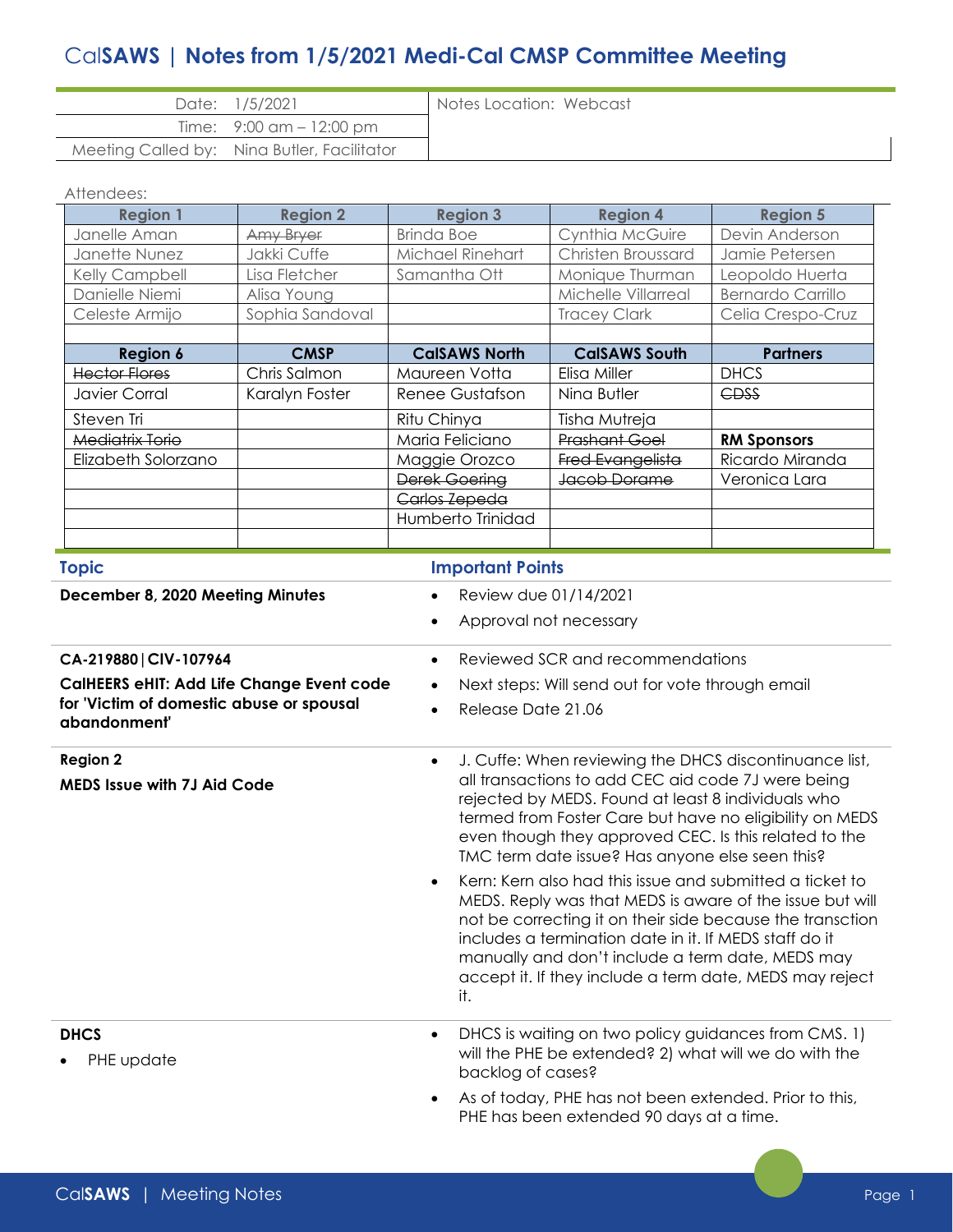| <b>Topic</b>                              | <b>Important Points</b>                                                                                                                                                                                                                                                                                                                                            |  |  |
|-------------------------------------------|--------------------------------------------------------------------------------------------------------------------------------------------------------------------------------------------------------------------------------------------------------------------------------------------------------------------------------------------------------------------|--|--|
|                                           | Not sure if the PHE will be extended at this time.                                                                                                                                                                                                                                                                                                                 |  |  |
|                                           | Also waiting on guidance on what to do with these<br>cases. DHCS has received some guidance from CMS<br>but are processing the information on their end so they<br>can then proceed to have conversations with counties.<br>Will issue ACWDLs and MEDILs which will go through<br>stakeholder review.                                                              |  |  |
|                                           | C-IV/LRS will not enable auto discontinuance<br>$\bullet$<br>functionality until they get clear guidance from DHCS.<br>Confirmation needed for CalWIN functionality.                                                                                                                                                                                               |  |  |
|                                           | CalSAWS: is the \$600 stimulus check treated the same<br>$\bullet$<br>as prior stimulus checks for Medi-Cal? DHCS: will confirm<br>later.                                                                                                                                                                                                                          |  |  |
|                                           | CalSAWS: will the continuation of the \$300<br>$\bullet$<br>unemployment be treated the same? DHCS: will<br>confirm later.                                                                                                                                                                                                                                         |  |  |
|                                           | DHCS: as of now, there are no changes to what<br>٠<br>counties and SAWS are doing. As of now, maintain<br>status quo until DHCS says otherwise.                                                                                                                                                                                                                    |  |  |
| <b>SSA COLA dropped MPPP - Stanislaus</b> | During SSA COLA, C-IV dropped the MPPP for a few<br>$\bullet$<br>cases. Is that correct?                                                                                                                                                                                                                                                                           |  |  |
|                                           | CalSAWS: it appears to be a defect.<br>٠                                                                                                                                                                                                                                                                                                                           |  |  |
|                                           | Lake. Placer & San Joaquin experienced the same<br>$\bullet$<br>issue.                                                                                                                                                                                                                                                                                             |  |  |
|                                           | CalSAWS will get defect information out to counties to<br>$\bullet$<br>follow up with their staff                                                                                                                                                                                                                                                                  |  |  |
| <b>Walk on questions/discussion</b>       | E. Miller: Every month you receive a discontinuance list<br>$\bullet$<br>and tell DHCS which ones should be restored in MEDS. A<br>lot of these are generic "failed MAGI" but doesn't say<br>specifically what the failure was which puts them on the<br>list. Do counties know to run EDBC through the negative<br>action screen instead of running general EDBC? |  |  |
|                                           | Monterey pointed out that they sometimes have to<br>$\bullet$<br>allow a "failed MAGI for over income" because<br>requesting discontinuance negative action will prevent<br>the customer from enrolling in APTC. Multiple counties<br>have experienced this same issue.                                                                                            |  |  |
|                                           | Marin: We get minor consent on our discontinuance<br>$\bullet$<br>report. CalSAWS will look into this.                                                                                                                                                                                                                                                             |  |  |
|                                           | CalSAWS: should minor consent individuals not be<br>$\bullet$<br>discontinued? DHCS will look into it and get back to us.<br>Counties appear to be interpreting this differently.                                                                                                                                                                                  |  |  |
|                                           | Follow up: Clarification was received from DHCS via<br>email stating: Per MEDIL 20-07, discontinuances,<br>renewals, and negative actions are to be delayed<br>during the COVID-19 Public Health Emergency. All<br>beneficiaries currently receiving Minor Consent services<br>should remain aided in their Minor Consent aid code<br>during this time.            |  |  |